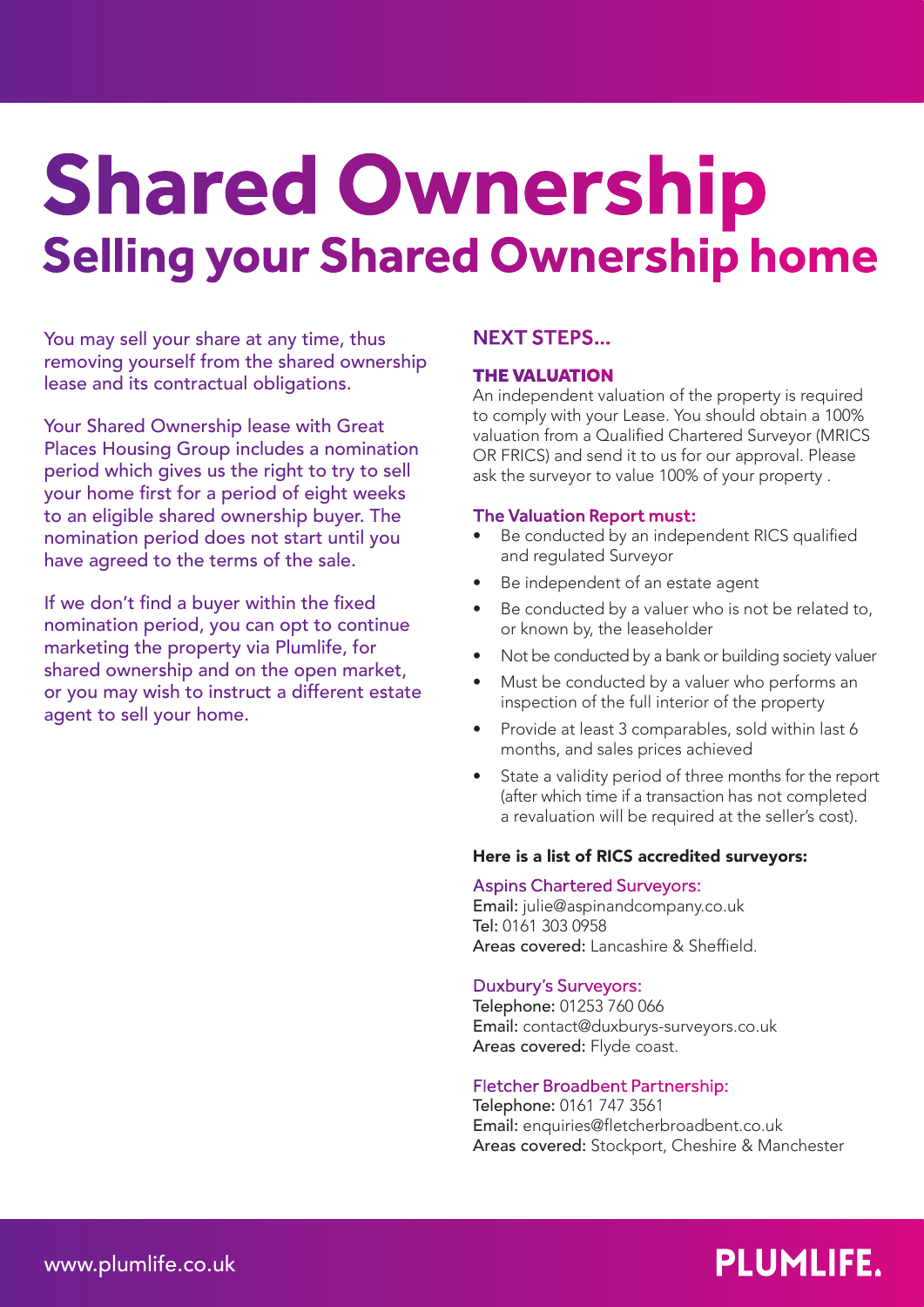Quote Plumlife shared ownership if contacting surveyor direct. If you do instruct your own surveyor, please make sure they are RICS (Royal Institution of Chartered Surveyors) accredited and a RICS Registered Valuer.

#### INTENTION TO SELL FORM

Complete and return the attached Intention to Sell Form with your Valuation Report to Plumlife. Plumlife will write to you once the valuation has been approved.

#### NOMINATION PERIOD

Our Plumlife Sales Agency – who specialise in marketing and selling Shared Ownership homes for resale – will be in touch to outline the property marketing process that takes place during the nomination period.

Our Sales Agency will produce marketing material, advertise your home on property portals and will guide you through the sales process. Prior to marketing your home, and the nomination period starting, the following will need to be provided:

- Proof of ID
- An Energy Performance Certificate for the property. *(If you don't have one we can help with this)*
- Photos of your home for use on websites. If you are unable to provide these we can arrange for photography.
- Completed Property Checklist
- Completed Sales Agreement documents
- Your solicitor's contact details.

Once the nomination period has started, and we are marketing your home, any buyer must meet Shared Ownership requirements, and our service will include assessing and approving potential buyers to ensure they are eligible.

#### **COSTS**

Please note that you will be responsible for any costs associated with selling your share in your home. Costs will include:

| Agency fees                                    | $£1250 + VAT$ |  |
|------------------------------------------------|---------------|--|
| Sales Administration fee                       | $£250 + VAT$  |  |
| Plumlife Solicitors fees                       | $£350 + VAT$  |  |
| Energy Performance Certificate (if required)   | £50-£100      |  |
| Management Pack Fee (if required)              | £200 inc.VAT* |  |
| *varied rates for different properties such as |               |  |

house no services, flats with services

Our Agency Sales fee will only apply where Plumlife have found a buyer. The sales admin fee will be applicable to all sales. You will be responsible for all your legal costs and please always check with your solicitor to confirm all applicable fees prior to proceeding.

Please note that lease terms can vary, and where they do the procedure and applicable cost may be different. For example, some leases have restrictions on the selling price and percentage you may sell to ensure that it remains affordable for people in need of affordable housing.

Please also check with your solicitor regarding your individual lease terms, as there may be additional fees payable under the terms of the lease.

#### CONVEYANCING

Once a buyer has been approved for your property, Plumlife will instruct solicitors, and part of the legal process your solicitor will require the Management Pack from us – which typically includes the last 3 years audited accounts, building insurance and service charge documents and information about your property that the new buyer will need to be aware of.

Enquiries and searches will be carried out by solicitors and once these are satisfied and the buyers Mortgage Offer is approved, the property sale can exchange and complete.

The valuation report is only valid for 12 weeks from the date it was written. If this period lapses and exchange of contracts is not imminent, a further up-to-date report may be required.